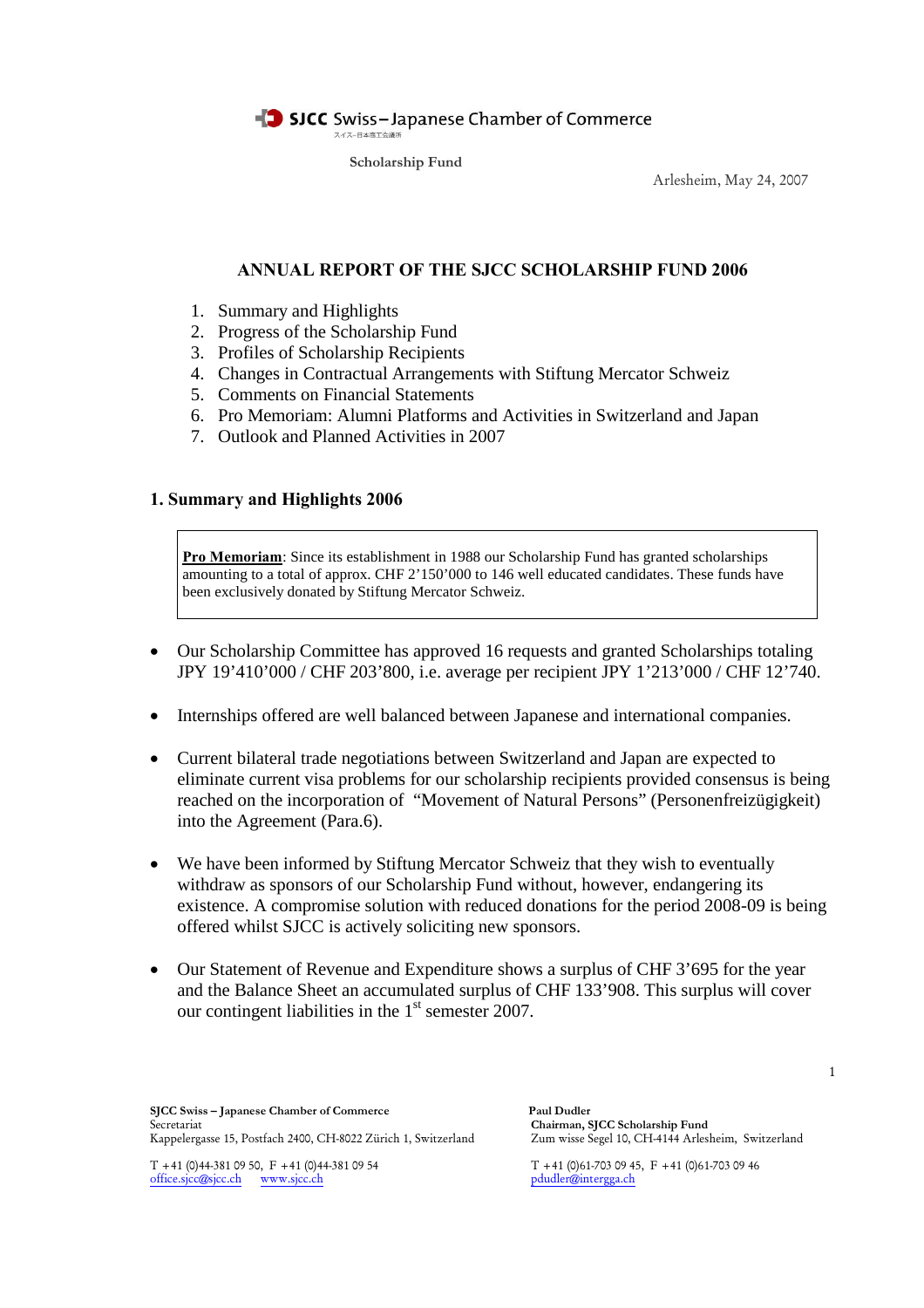**Scholarship Fund**

Arlesheim, May 24, 2007

### **2. Activities of our Scholarship Fund**

**Pro Memoriam**: Since 1988 our Scholarship Fund has introduced an educational program focusing on encouraging and supporting young, well educated residents of Switzerland in their efforts to acquire a thorough knowledge of Japan, its language and culture as well as its social, political and business practices. Our concept is largely but not exclusively oriented towards the needs of business. It requires from scholarship recipients a Japan training commitment for at least one year comprising intensive study of Japanese and practical work experience as interns with a local or international company.

Thus, donations of approx. CHF 2'150'000 received from the Stiftung Mercator Schweiz could be used exclusively for extending 146 cumulative scholarships to selected candidates.

In 2006 interest in the program of our Scholarship Fund among young graduates and professionals has again been lively as is evidenced by some 40 serious enquiries received. Our Scholarship Committee has approved 16 requests and granted Scholarships totaling max. JPY 19'410'000 / CHF 203'800 (average per recipient JPY 1'213'000 / CHF 12'740). 9 applications have been rejected and the remaining transferred to 2007 or, otherwise, not pursued further.

Payments are generally made in 2 equal installments - the 1<sup>st</sup> after the recipient has arrived in Japan and opened his/her banking account, the  $2<sup>nd</sup>$  after approx. 6 months upon receipt of his/her interim report. Appropriate consideration of the candidate's financial situation is made and in almost all cases a personal contribution is expected towards the budgeted total cost of approx. JPY 2,9 mio. / CHF 30'000 p.a. (less income from the internship if available).

Much effort goes into providing non-financial support and guidance tailor-made to the needs and requirements of the individual scholarship recipient and extending quite often to unsuccessful candidates as well. Such assistance forms an integral part of the total activities of our Scholarship Fund with the ultimate objective to help candidates optimizing their learning experience.

One of the foremost problems for many applicants is finding a suitable internship. This is exacerbated by the fact that the concept of internship as a means of providing a practical learning experience to students is not common in Japan.

**SJCC Swiss – Japanese Chamber of Commerce Paul Dudler** Secretariat **Chairman, SJCC Scholarship Fund** Kappelergasse 15, Postfach 2400, CH-8022 Zürich 1, Switzerland

office.sjcc@sjcc.ch www.sjcc.ch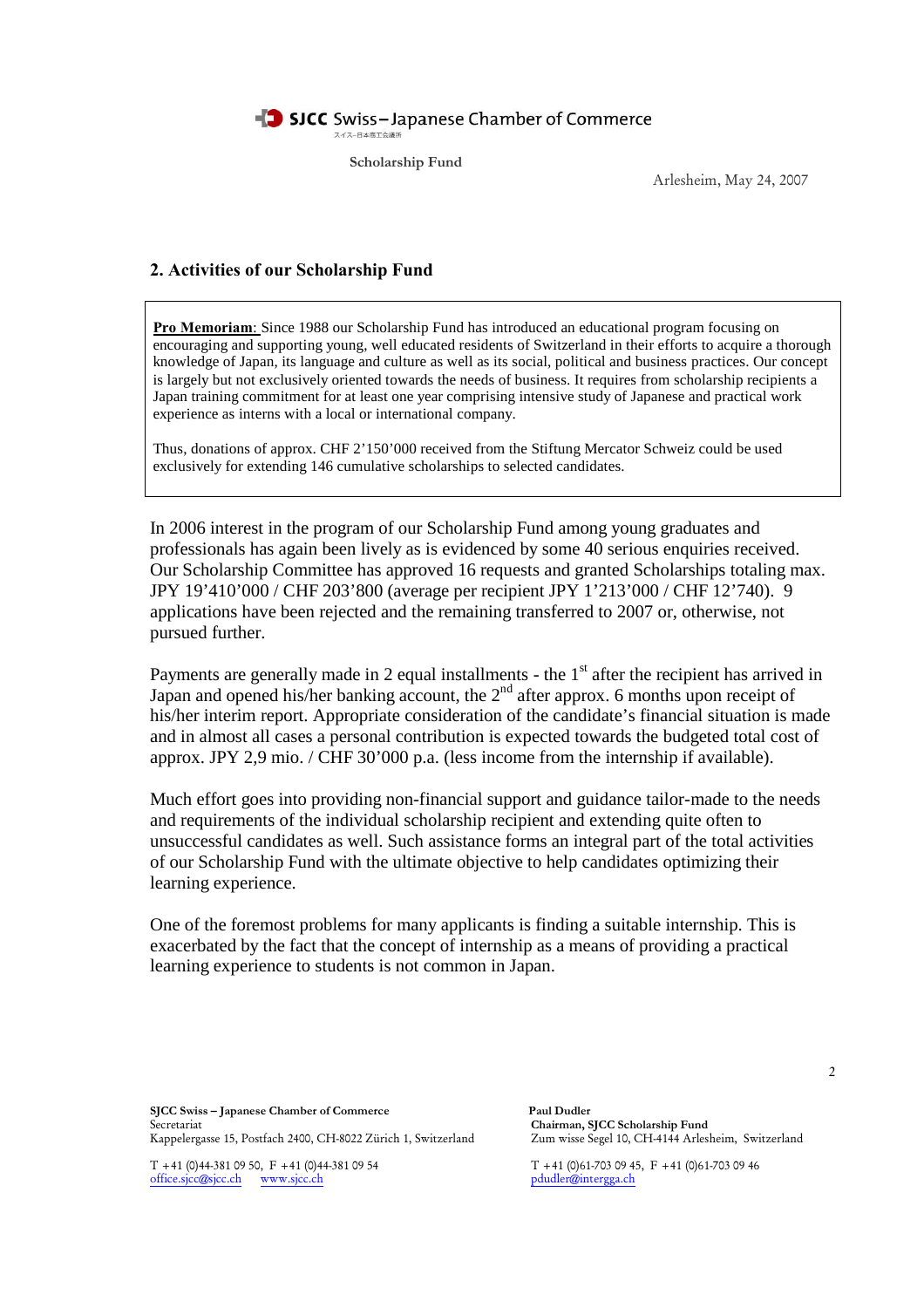**Scholarship Fund**

Arlesheim, May 24, 2007

# **Companies which have offered internships** more recently include:

| - A. Lange & Söhne | - Fujitsu                                     |
|--------------------|-----------------------------------------------|
| - BMW Motorrad     | - Hitachi                                     |
| - Hiestand         | - Jtekt (ex Koyo Seiko)                       |
| - Hilti            | - Mitsubishi Electric                         |
| - Mettler-Toledo   | - Mitutoyo                                    |
| - Novartis         | - NEC                                         |
| - Reishauer & Co.  | - Nissan                                      |
| - Syngenta         | - Riken Genomic Sciences Center               |
| - UBS              | - Toshiba                                     |
| - Zurich Insurance | - Secretariat of Parliamentarian              |
|                    | - STS Forum (Science & Technology in Society) |

Another hurdle is the visa problem: At the invitation of Seco and the Swiss Embassy in Tokyo I have submitted comments on the current difficulties experienced by our scholarship recipients as input for the negotiations on the Bilateral Trade Agreement between Switzerland and Japan. They relate to the respective draft, para. 6 on "Movement of Natural Persons" (Personenfreizügigkeit).

## **3. Profiles of Scholarship Recipients**



- Female or male graduate from university or qualified professional with apprenticeship
- Age less than 35 years, resident of Switzerland
- Has already acquired good basic knowledge of spoken and written Japanese
- Highly motivated and committed to a "Japan Year" consisting of intensive language training and internship in a Japanese or international company
- Well balanced and positive personality with clear goals
- Displays an entrepreneurial spirit and risk tolerance

The Scholarship Committee has continued to adhere to a strict selection process which puts emphasis on above average educational and personal qualities, i.e.:

The educational levels of the 16 successful candidates – of whom 2 females – are summarized hereafter:

**SJCC Swiss – Japanese Chamber of Commerce Paul Dudler** Secretariat **Chairman, SJCC Scholarship Fund** Kappelergasse 15, Postfach 2400, CH-8022 Zürich 1, Switzerland

office.sjcc@sjcc.ch www.sjcc.ch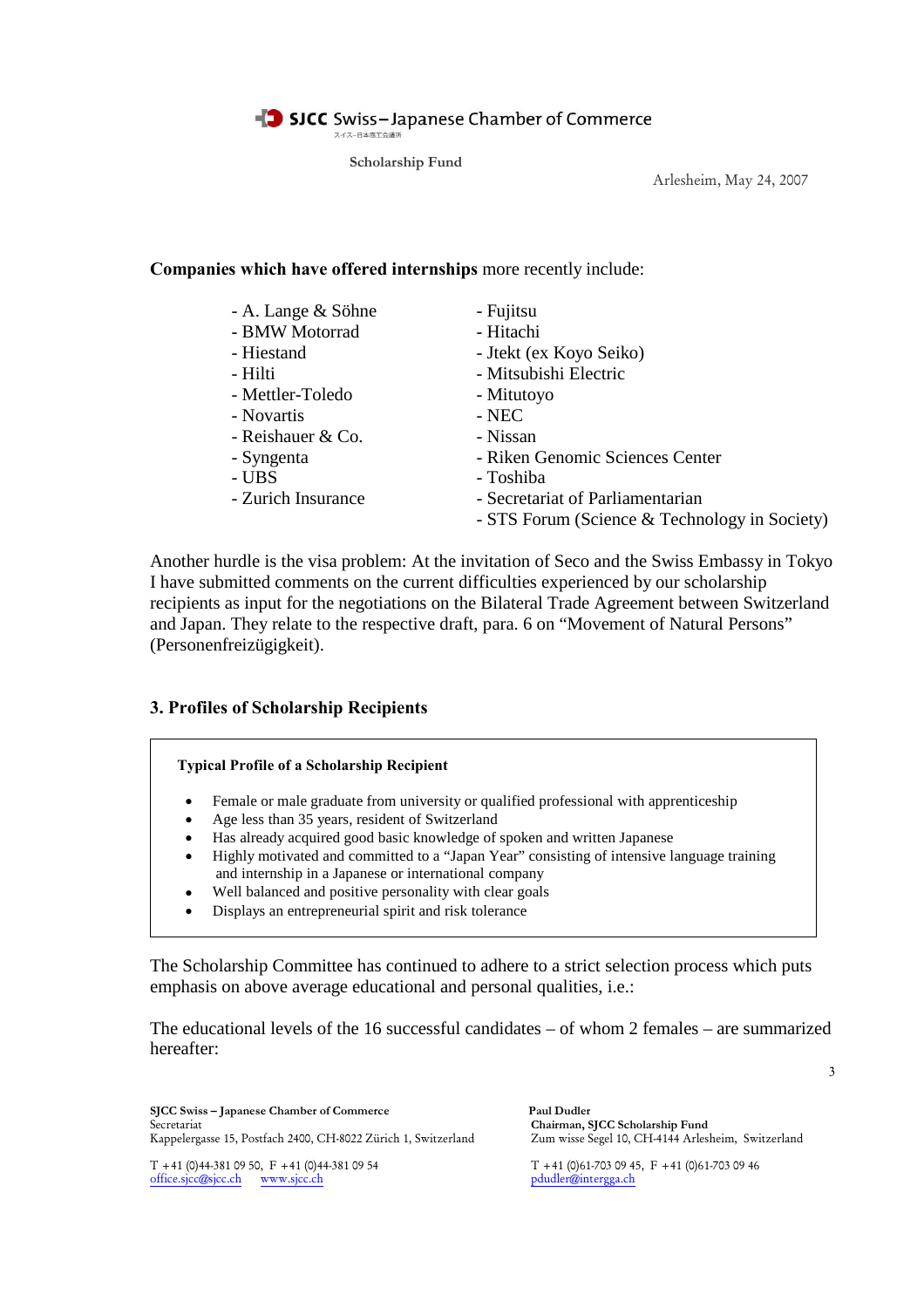**Scholarship Fund**

Arlesheim, May 24, 2007

- 3 in Computer Science (2 MSc. EPFL and 1 B.A. FHS Solothurn)
- 3 in Micro-Engineering (MSc. EPFL)
- 1 in Electrical Engineering (MSc. EPFL)
- 1 in Communication Systems (MSc. EPFL)
- 1 in Physics (EPFL)
- 1 in IT & Electro-Technology (ETH)
- 3 in Economics & Business Administration (M.A. Uni. Fribourg, 2 FHS Winterthur)
- 1 lic.rer.oec. Uni. Bern
- 1 in International Affairs & Governance (M.A. HSG)
- 1 in Informatics & German Philology (B.A. Trent Uni., Canada)

From my interviews it has become clear that the prime motivation for applying has been fascination and respect of Japan's culture and technological prowess, a strong will to prove one's capability to succeed in an alien environment and to overcome actual or perceived barriers as well as gaining practical experience and more global perspectives – all summing up to the ultimate purpose of establishing solid stepping stones for building a professional career in future.

I am convinced that the support our Scholarship Fund can extend to these young residents of Switzerland (both Swiss and foreign) goes a long way to help develop a growing pool of professionals who can build bridges between our two cultures. Their Japanese proficiency as well as their practical experience and familiarity with Japanese work practices will eventually serve their future employers well – so will their less tangible traits such as curiosity, perseverance, risk tolerance and drive to succeed. In more general terms therefore, our scholarship program can be expected to make a lasting contribution towards further development of bilateral trade relations between Switzerland and Japan.

Interim and final reports submitted by our scholarship recipients are overwhelmingly positive notwithstanding, of course, some critical observations (visit our website www.sjcc.ch, click "Scholarship Fund" for selected full reports; others not published are available upon request).

Quotes from reports of scholarship recipients:

"… I set myself a personal goal for my year in Japan: Being a student of international affairs I wanted to make Japan my field of specialisation. This means that, together with the Japanese language, it is Japanese politics, international relations and diplomacy that were to become the focus of my training and studies in Japan . . .not only did I learn the Japanese language but I also learned a lot about culture and society . . . (Ralph Stamm)

**SJCC Swiss – Japanese Chamber of Commerce Paul Dudler** Secretariat<br>Kappelergasse 15, Postfach 2400, CH-8022 Zürich 1, Switzerland Zum wisse Segel 10, CH-4144 Arlesheim, Switzerland Kappelergasse 15, Postfach 2400, CH-8022 Zürich 1, Switzerland

office.sjcc@sjcc.ch www.sjcc.ch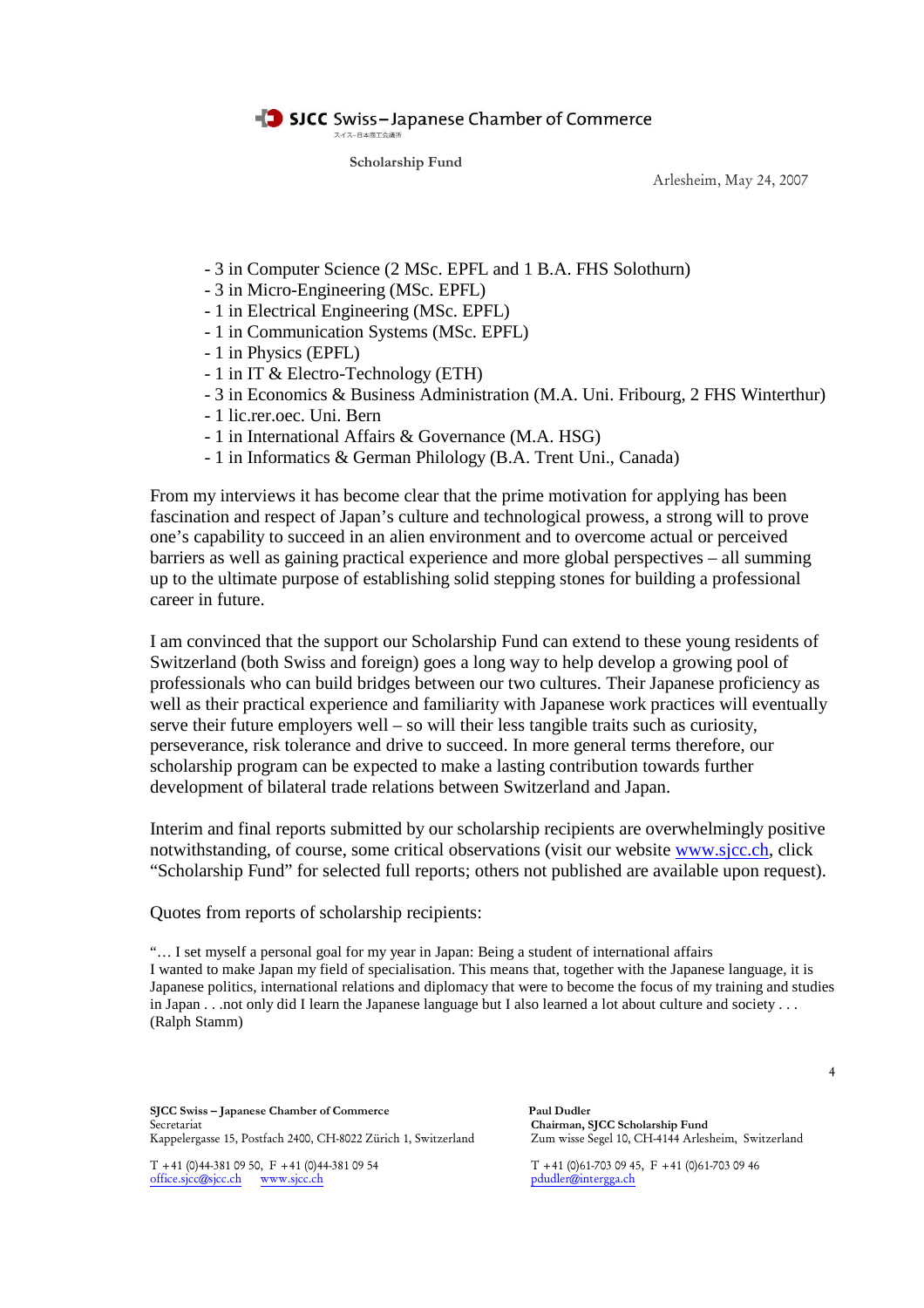

**Scholarship Fund**

Arlesheim, May 24, 2007

"… I often pondered about the phrase *learning by doing* whilst I was actually doing the things and, finally, in the context of my cultural experiences, I now prefer my reformulated version *understanding by having done*… all the while I do realize that being a female foreigner does set me a bit apart from standard conditions…" (Amanda Prorok)

". . . Western individualism cannot only be a problem in a company but in society as a whole. How often do we read news about hard to explain vandalism and violence. Too much individualism threatens mutual respect, an effect amplified by the disappearance of religion. The debate on norms and virtues has been opened in the Netherlands and other European countries. I believe there is no better example than Japan to learn about mutually respectful behavior – I am convinced this would by no means endanger our beloved freedom and individuality …." (Jeroen Steen).

### **4. Changes in contractual arrangements with our Sponsors, Stiftung Mercator Schweiz**

In summer 2006 we have been informed by Mercator that they wish to eventually withdraw as sponsors of our Scholarship Fund without endangering its existence. In subsequent joint discussions on future strategic options to ensure continuation of our work, we have submitted several proposals (ref. discussion paper "Zukünftige Entwicklung unseres Stipendienfonds" dated 8.2.2007).

I was recently advised by Stiftung Mercator Schweiz that its Board is going to formally approve Option 2.1 of our discussion paper which will provide for a 2-year extension of the current Agreement (expiring on 31.12.2007), albeit with reduced contributions of CHF 120'000 in 2008 and CHF 60'000 in 2009.

Meanwhile, SJCC (in particular our President and the Scholarship Committee Members) have been actively soliciting new sponsors – in a first phase by approaching major Swiss companies. So far 3 banks have signaled willingness to provide each CHF 20'000 for 3 years. Likewise, our Executive Committee has agreed to an SJCC contribution of CHF 20'000 p.a. starting in 2008.

In a second phase we shall also seek additional sponsors focusing on Foundations and medium sized companies to ensure the longer term survival of our Scholarship Fund. We also hope that SJCC members and the Alumni Association will support our efforts.

**SJCC Swiss – Japanese Chamber of Commerce Paul Dudler** Secretariat <sup>Chai</sup>rman, SJCC Scholarship Fund<br>Kappelergasse 15, Postfach 2400, CH-8022 Zürich 1, Switzerland Zum wisse Segel 10, CH-4144 Arlesheim, Switzerland Kappelergasse 15, Postfach 2400, CH-8022 Zürich 1, Switzerland

office.sjcc@sjcc.ch www.sjcc.ch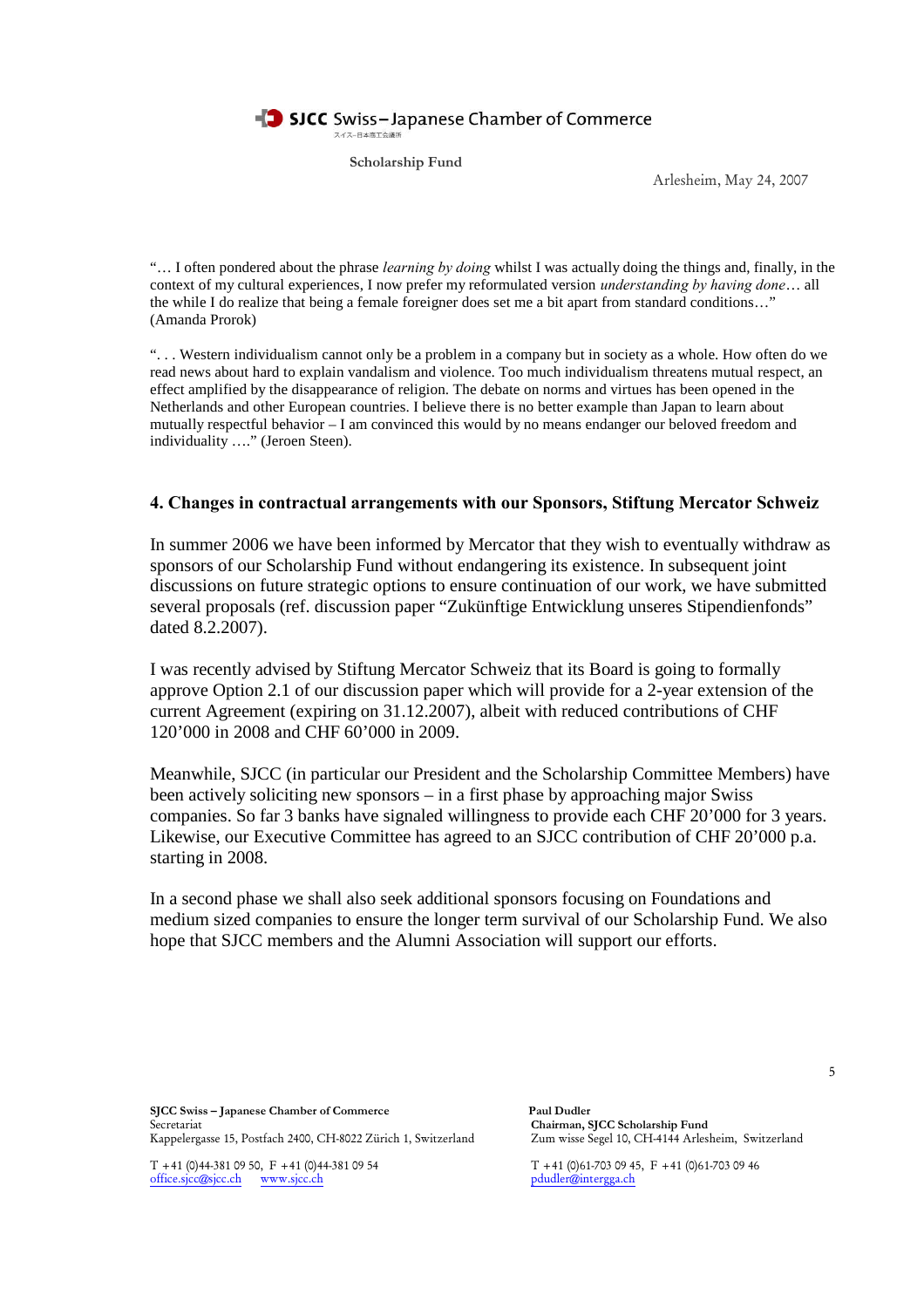**Scholarship Fund**

Arlesheim, May 24, 2007

# **5. Comments on Financial Statements 2006**

Advance copies of the Financial Statements per 31.12.06 certified by Deloitte AG are enclosed.

### 5.1. Statement of Revenue & Expenditure

Total Revenue has amounted to CHF 210'812; major items comprise

- 200'000: June / December donations by Stiftung Mercator Schweiz (the second donation of 100'000 received belatedly on 12.1.2007 is accounted for in 2006).
- 10'700: Refund from Pro Helvetia for payment to scholarship recipient Luc Meier
- 112: Interest income.

Total Expenditure has run to CHF -207'117, i.e. 37 partial payments of scholarships to 21 recipients. Thus, the actual surplus for the current year amounts to CHF 3'695.

## 5.2. Balance Sheet

Our Balance Sheet shows an accumulated surplus of CHF 133'908 which will cover contingent liabilities (committed scholarship payments) in the first semester 2007. For the whole year such commitments are estimated at CHF 217'882.

## **5. Pro Memoriam: Alumni Platforms and Activities in Switzerland and Japan**

The Alumni Association has been founded in 2002. Its President is elected to the SJCC Board and all members are also automatically registered in the Membership List of our Chamber and invited to join its events. We thus hope that our common bond Japan will become a source of inspiration and knowledge from which the Chamber can draw.

A branch has been established in Tokyo in December 2003. Educational, cultural and social events are being organized as part of the alumni program to help the newly arrived. Examples are cherry blossom viewing and barbecue parties, visits to Toyota Research Laboratories and Nestlé Japan in Kobe as well as a forum for exchange of experiences and self-help ideas.

In addition, the Swiss Chamber of Commerce & Industry (SCCIJ) in Tokyo is extending a standing invitation to our grantees to participate in their monthly luncheon events with

6

**SJCC Swiss – Japanese Chamber of Commerce Paul Dudler** Secretariat **Chairman, SJCC Scholarship Fund** Kappelergasse 15, Postfach 2400, CH-8022 Zürich 1, Switzerland

office.sjcc@sjcc.ch www.sjcc.ch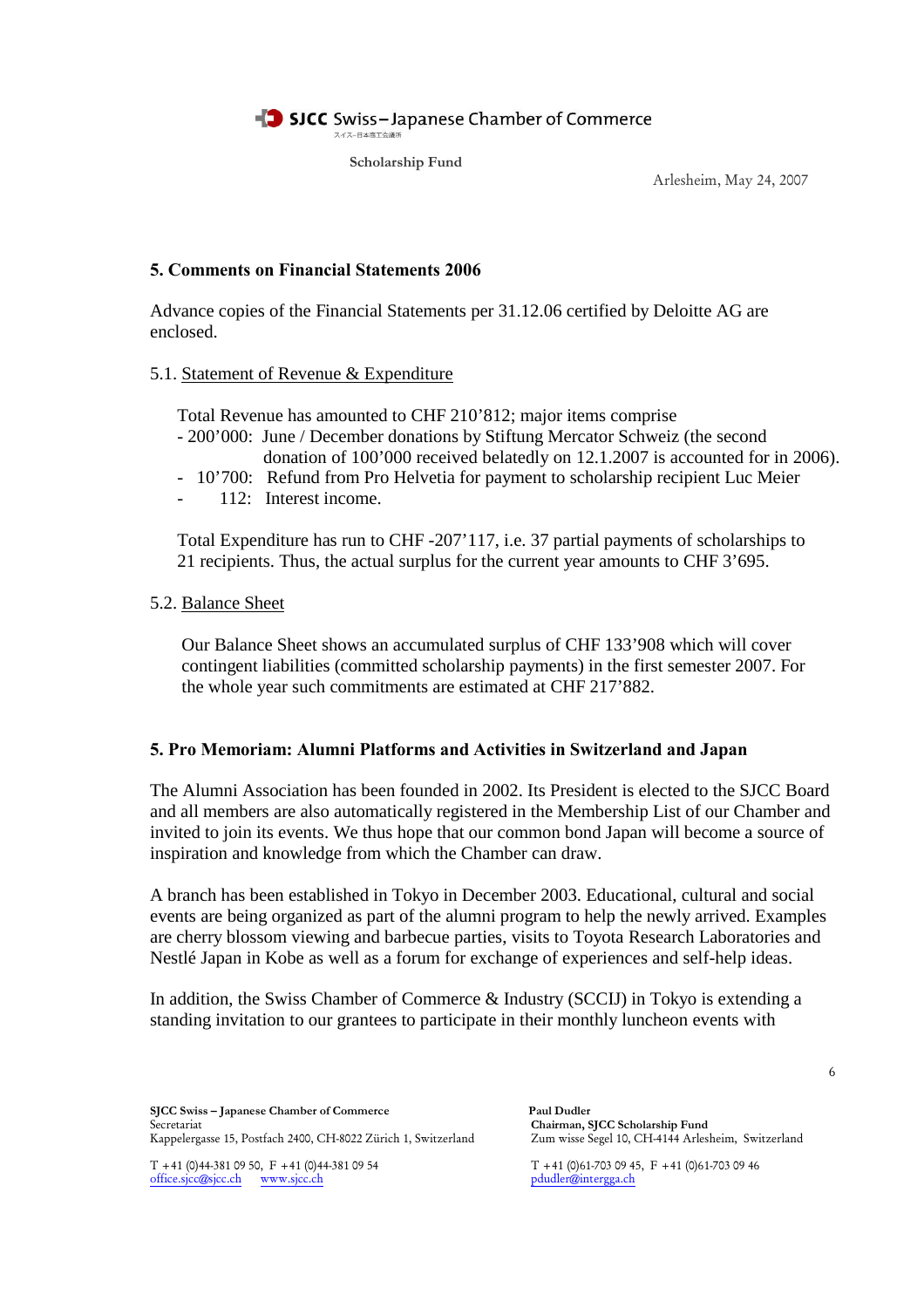

**Scholarship Fund**

Arlesheim, May 24, 2007

prominent speakers that offer good networking opportunities. And last but not least, the SCCIJ Board members are most helpful in providing internships.

**Pro Memoriam: The Alumni Association – Building Social and Business Networks** Assisting newly arrived SJCC scholarship recipients in Japan Platform of former scholarship recipients for sharing experiences and further developing knowledge about Japan Contributing to SJCC activities and benefiting from its network Promoting friendship and kinship among members through educational and social events in both countries Contact in Switzerland: Alex Renggli, President (alexrenggli@hispeed.ch) Contacts in Japan: Dr. Felix Moesner (felix.moesner@eda.admin.ch)

### **6. Outlook and Planned Activities in 2007 onwards / Acknowledgements and Thanks**

Although the number of serious enquiries for scholarships in 2007/2008 received between October 1, 2006 and April 25, 2007 is less than last year due to our reduced promotional efforts (uncertainties about future donations) and more restrictive approval procedures, it is fair to assume that the interest in our program is as lively as experienced in the past 5 years. We have so far approved 13 formal applications in 2007, 10 are pending and 1 has been rejected. Due to possibly reduced donations from 2008 onwards, we may have to reduce annual scholarships subject to finding new sponsors.

Despite fairly high contingent liabilities of approx. CHF217'000, our finances will be reasonably balanced by end 2007 with an estimated accumulated surplus of approx. CHF 117'000.

Another priority is a better integration of scholarship recipients and alumni into the events and activities of the Chambers both in Switzerland and in Japan. In this context we hope to involve our Alumni more actively in our efforts to solicit future sponsors. After all, they are the most credible ambassadors for our Japan educational program.

**SJCC Swiss – Japanese Chamber of Commerce Paul Dudler** Secretariat **Chairman, SJCC Scholarship Fund** Kappelergasse 15, Postfach 2400, CH-8022 Zürich 1, Switzerland

office.sjcc@sjcc.ch www.sjcc.ch pdudler@intergga.ch